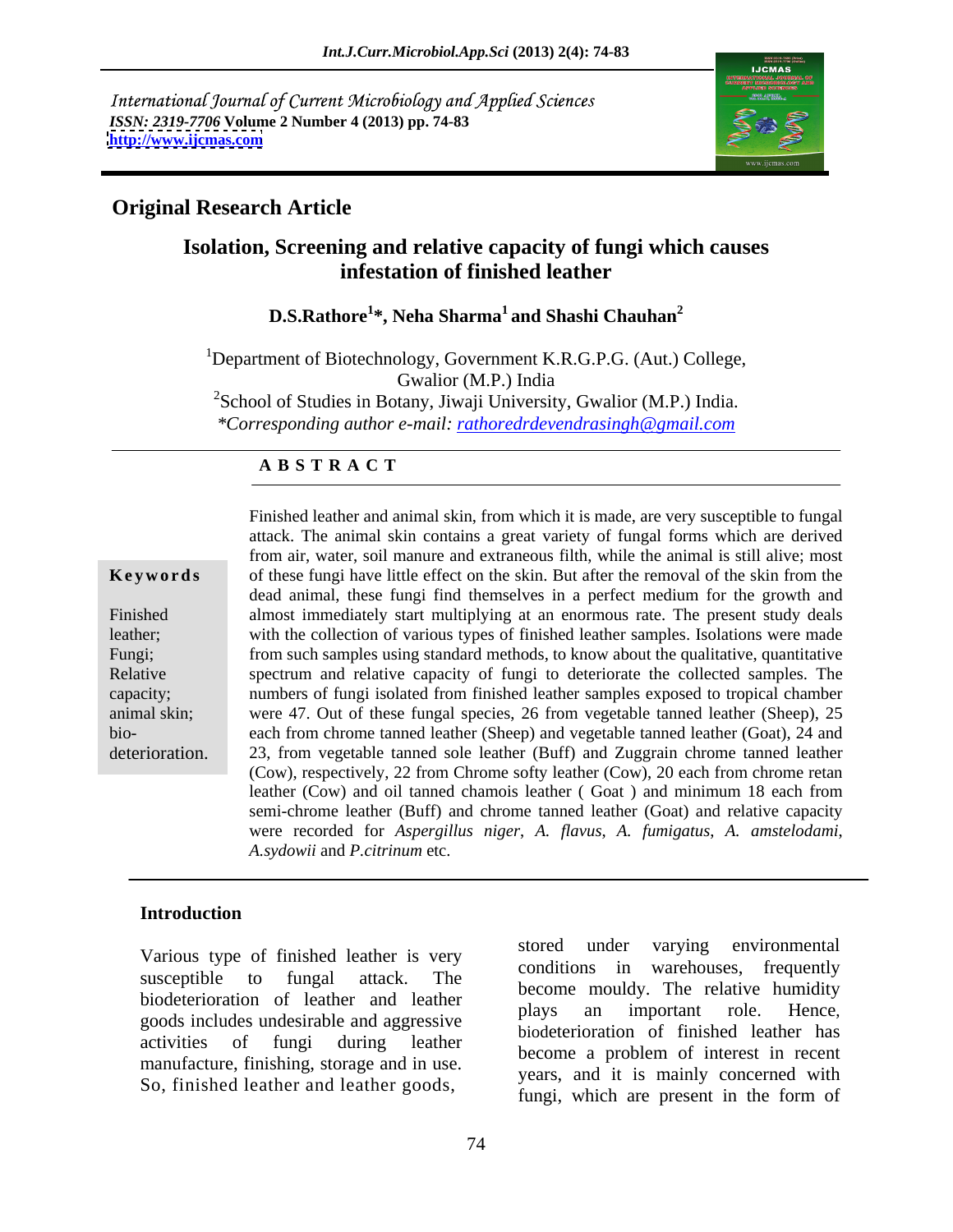spores and hyphae. Availability of a Samples were placed into sterilized suitable nutrient source stimulates the polythene bags and brought to the spores and hyphae to germinate and then laboratory. in turn support their growth. The observations of many types of samples will give a large number of fungi, which

The present paper deals with the collection qualitative, quantitative spectrum and

The survey of the different leather each day at 18.0 and 6.0 hour. The values factories and tanneries were made in of R.H. and temperature were maintained Gwalior, Kanpur and Chennai followed by throughout the experimental period the collection of different qualities of between 85-90 percent and  $28-30^{\circ}$ C, finished leather belonging to different respectively. The assessment of R.H. was animals, tanning and also the leather from different stages of tanning process. The various types of semi finished and finished leather i.e. Vegetable tanned sole (buff), Semi chrome (buff), Chrome retan (cow), The sample was exposed to air and dust Zuggrain chrome (cow), Chrome softy (cow), Chrome tanned (Sheep), Vegetable tanned (Sheep), Full chrome (goat), Vegetable tanned (goat) and Oil tanned tropical chamber at  $28 \pm 1^{\circ}$ C temperature chamois (goat) leather. The sampling of and approximately  $90 \pm 5$  percent R.H. these types was made from various The observations were taken after 7 days factories. interval regularly for fungal growth on the

### **Method of Sampling**

Collection of leather samples was made following IS: 5868-1969 methods.

laboratory.

### **Tropical chamber**

grow and infest the various types of The tropical chamber fabricated for these finished leather and cause deterioration. studies measured 54X25.5X26.5 inches of various types of finished leather paint with  $0.2 - 0.3$  percent w/v  $\beta$ samples from different places and belongs  $\qquad$  naphthol and  $\rho$ - nitrophenol to check the to different animals. Isolations were made fungal growth on inner side of chamber. A from such samples to know about the layer of good sandy loam soil (4" thick) relative capacity of fungi to deteriorate the was covered with jute cloth to avoid the collected samples. displacement of soil during spraying **Materials and Methods** bulb (25 W) was used for maintaining **Collection of samples** winter season. The observations of R.H. with double walls (wooden). The inner surface was coated with white enamel was spread over the floor. The soil surface process. The humidity within the cabinet was maintained by sand saturation of alternative days and a carbon filament temperature inside the chamber during inside the chamber were made regularly throughout the experimental period made using dial hygrometer.

### **Fungal growth on leather**

for 7 days to get them charged with micro organisms in open air. The exposed leather were then hanged on wire strings in °C temperature The observations were taken after 7 days leather samples.

### **Isolation of fungi**

Fungi were isolated from various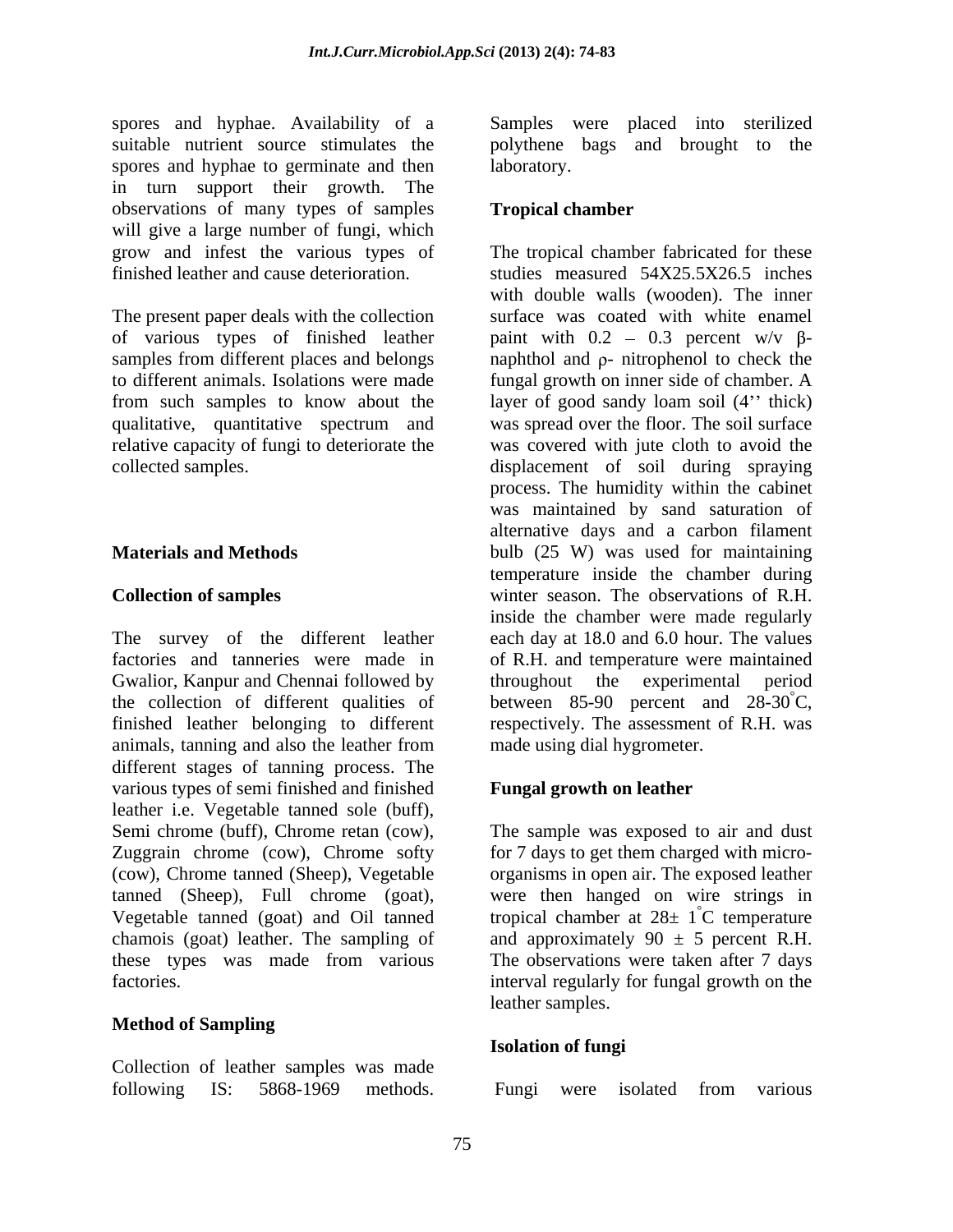The samples were observed under binocular microscope and spores were picked up by inoculating needle from **Determination of the relative capacity of**  distinct colonies developing on leather **fungi for attacking variously tanned** surface and were directly inoculated into **leather** agar plates under aseptic conditions. The fungal growth upto 7 days. The pure

The fungi from deteriorated surface were isolated by swabbing the sample with modifications. sterilized moist cotton which was shaken culture tube. Dilution  $(1:10, 1:100, 1:1000)$  were cut to 5X 5 cm in size and sterilized sterilized medium was added to each dish. over a wire gauze about 2 " away from the The media used were potato- dextrose agar and Czapek's dox agar. The petridishes temperature. The isolates were transferred into Czapek's dox agar slants. completely.

The fungal isolates thus obtained in were kept at  $5 \pm 1$ °C in refrigerator. incubated at  $28 \pm 1$ °C temperature for 30

deteriorated finished leather samples, Identification of fungi was made following footwear and other articles following Raper and Thom (1949), Gilman (1957), methods out line by CMI, Kew, England Barnett (1960), Raper and Fennell (1965), (1960) as followed by smith (1969) and Smith (1969), Subramanian (1971), Orlita (1975). Mukerjee and Juneja (1974), Ellis (1971) **Direct agar inoculation method** curtsey of director, Commonwealth and Singh *et at.,* (1991). Finally the identification was confirmed through the curtsey of director, Commonwealth Mycology Institute, Kew, England.

# **leather**

plates were incubated at  $28 \pm 1$ °C for The isolated fungi were screened to select fungal isolates were maintained on deteriogens and to study their relative Czapek's dox agar slants. capacity for attacking different types of **Serial dilution method procedure** procedure and **procedure procedure** by physical testing the active (profusely growing) leather leather following the method (ALCA committee of the American Leather Chemist's Association (1945) with slight modifications.

in 10.0 ml sterilized distilled water in a The strips of leather samples under test 1:10000) were made and 1.0 mlof each of in a desiccators of adequate size (8 these dilutions was asceptically tranfered dimeter), containing 100 ml of methanol at to sterilized petridishes. 20.0 ml of the bottom and the test material was kept were incubated for 7 days at  $28 \pm 1^{\circ}$ C During this period, methyl alcohol vapours were cut to 5X 5 cm in size and sterilized over a wire gauze about 2 " away from the surface of alcohol. The desiccators were kept at room temperature for 24 hours. were able to sterilize the test material completely.

**Purification, maintenance and** Further, the leathers were aseptically **identification of cultures** transferred to other desiccators having a various isolations were purified by spore again transferred into sterilized glass jars suspension streak method. The pure with adequate moisture. The strips were culture were maintained on Czapek's dox charged with 1.0 ml spore suspension of agar and potato- dextrose- agar slants and each fungus to be tested and were stop cork arrangement to evacuate the alcoholic vapours and then these were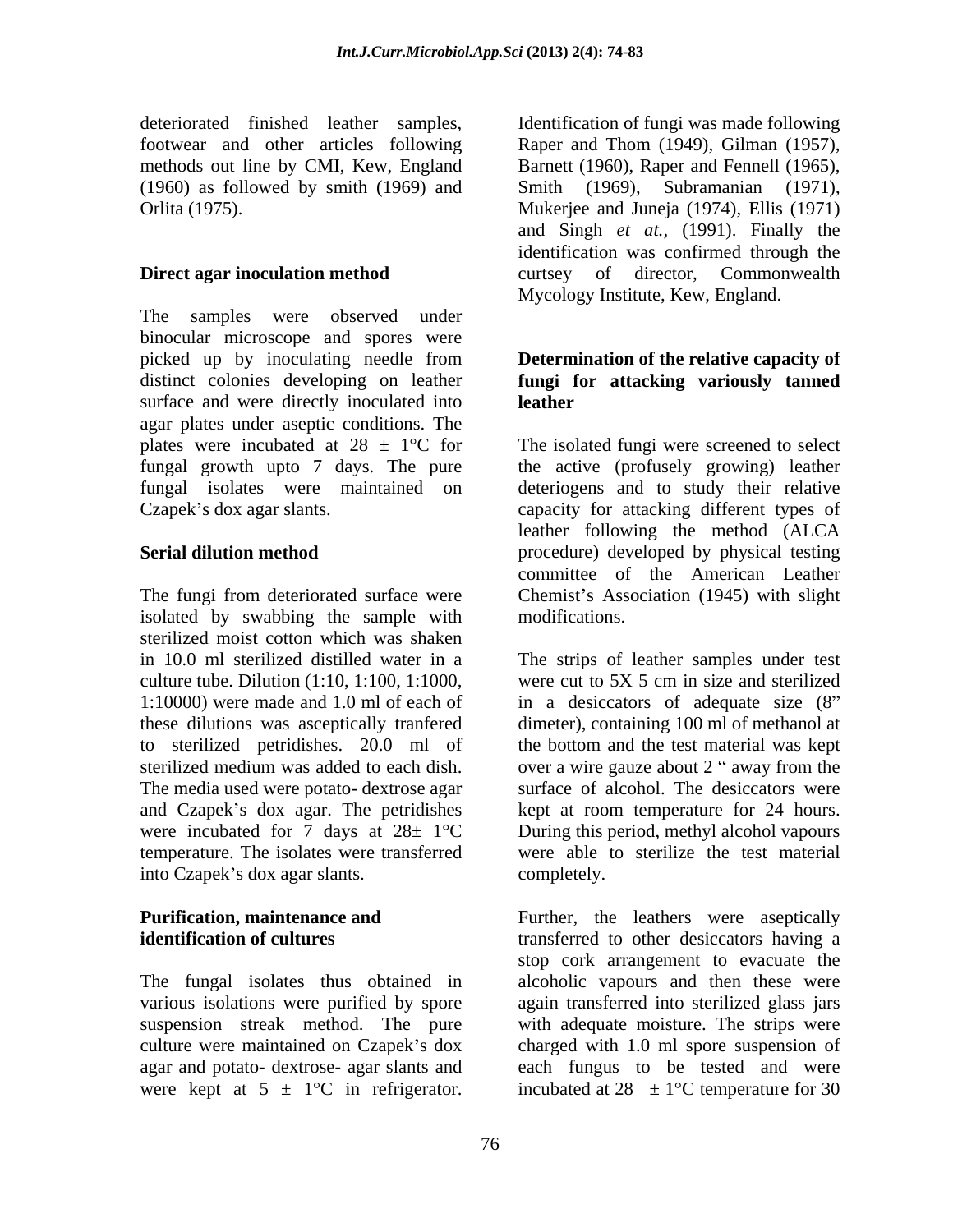days. On completion of incubation period, first category (Active deteriogens) i.e.

The numbers of fungi isolated from finished leather samples exposed in tropical chamber were 47. Out of these fungal species, 26 from vegetable tanned leather (sheep), 25 each from chrome tanned leather (sheep) and vegetable tanned leather (goat) 24 and 23, from vegetable tanned sole leather (buff) and zuggrain chrome tanned leather (cow) respectively, 22 from Chrome softy leather (Cow), 20 each from chrome retan (cow) oil tanned chamois leather (goat) and minimum 18 each semi chrome leather and grow except on oil tanned chamois (buff) and chrome tanned leather (goat), as shown in table.1 and Fig.1.



An isolated fungus was screened for the assessment of relative capacity for attacking different types of leather as shown in Table.2. A perusal of the results indicated that on the basis of visual examination for relative amount and severity of growth on leather samples, the fungi were grouped into 3 categories viz. (I) Active, (ii) Moderate and (iii) slow deteriogens. In all, 12 fungi were placed in

the test materials were visually examined *Aspergillus niger*, *A. fumigatus, A. flavus,* to the extent of fungal growth. *A. sydowii*, *Penicillium stipitatum, P.* **Results and Discussion** *Chaetomium globosum and Paecilomyces purpurogenum*, *P. citrinum, Trichoderma koningi, T. lignorum, Botrytis cinerea*, *varioti,* profusely developed on all type of leather samples. A few fungi *i.e., A. terreus*, *A. amstelodami, A. sulphureus*, *P. asperum, P. oxalicum, P. funiculosum*, *A. humicola* and *Botryoderma* sp., were found as a moderate deteriogens, which exhibited normal growth. Some fungi were grown very poorly *i.e., Alternaria geophila* and *A. alternata,* placed into third category (Slow deteriogens). Rest of the fungi exhibited different growth on different leather samples i.e. Active, Moderate and Slow. Mycelia sterile could not grow except on oil tanned chamois leather. No growth was observed on the samples in the control set.

> In all the cases the luxuriant growth of mycelium was observed towards grain side of the leather samples and comparatively less growth was recorded on the flesh side. Vegetable sole leather samples showed uniform profuse pattern of growth.

> A perusal of results reveal that variable number of fungal species were reported from various types of finished leather collected from different places belonging to different animals. Susceptibility of leather depends on the animals, sex of animals (The wealth of India, 1970) breed (Cundiff, 1987), hair (Khachatryan, 1990), dye(Bragulat *et al*.,1991), age of animal (Boncio *et al*.,1991), castration and season (Adersen *et al*., 1991),hence the difference of the number in fungal species in all samples.Hutton *et al*., (1967) showed that the number of both fungi and bacteria in the air and deposited on the surface varied substantially from month to month, hour to hour, place to place, and especially with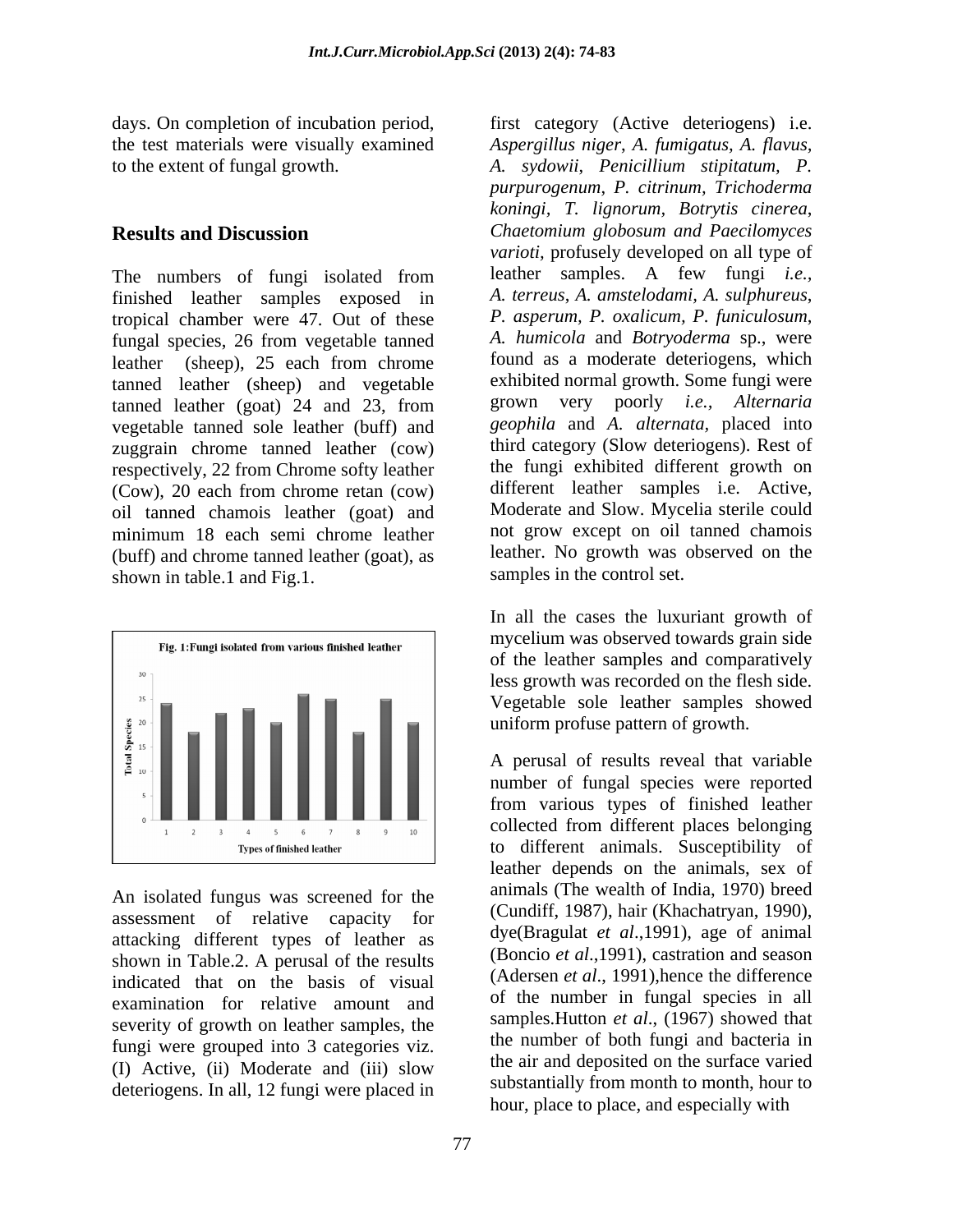| S, No. Fungi                                         |    |           |               |    |          | Leather samples |               |    |                |              |        |
|------------------------------------------------------|----|-----------|---------------|----|----------|-----------------|---------------|----|----------------|--------------|--------|
|                                                      |    | $\gamma$  | $\mathcal{R}$ |    | $\sim$ 5 | - 6             | $\mathcal{L}$ |    | 8 <sup>8</sup> | $\mathbf{Q}$ | 10     |
|                                                      |    |           |               |    |          |                 |               |    |                |              |        |
| 1.Aspergillus niger                                  |    |           |               |    |          |                 |               |    |                |              |        |
| 2.A.chevalieri                                       |    |           |               |    |          |                 |               |    |                |              |        |
| 3.A.nidulans                                         |    |           |               |    |          |                 |               |    |                |              |        |
| 4.A.fumigatus                                        |    |           |               |    |          |                 |               |    |                |              |        |
| 5.A.conicus<br>$\sim$ $-$                            |    |           |               |    |          |                 |               |    |                |              |        |
| 6.A.humicola<br>$\sim$                               |    |           |               |    |          |                 |               |    |                |              |        |
| 7.A.flavus                                           |    |           |               |    |          |                 |               |    |                |              |        |
| 8.A.terreus                                          |    |           |               |    |          |                 |               |    |                |              |        |
| 9.A.repens                                           |    |           |               |    |          |                 |               |    |                |              |        |
| 10.A.sulphureus                                      |    |           |               |    |          |                 |               |    |                |              |        |
|                                                      |    |           |               |    |          |                 |               |    |                |              |        |
| 11.A.tamari                                          |    |           |               |    |          |                 |               |    |                |              |        |
| 12.A.luchuensis                                      |    |           |               |    |          |                 |               |    |                |              |        |
| 13.A.amstelodami                                     |    |           |               |    |          |                 |               |    |                |              |        |
| 14.A.sydowii                                         |    |           |               |    |          |                 |               |    |                |              |        |
| 15.A.candidus                                        |    |           |               |    |          |                 |               |    |                |              |        |
| 16.A.ochraceous<br>$\sim$                            |    |           |               |    |          |                 |               |    |                |              |        |
| 17. Penicillium stipitatum -                         |    |           |               |    |          |                 |               |    |                |              |        |
| 18.P.camemberti<br>$\sim$                            |    |           |               |    |          |                 |               |    |                |              |        |
| 19.P.purpurogenum<br>$+$                             |    |           |               |    |          |                 |               |    |                |              |        |
|                                                      |    |           |               |    |          |                 |               |    |                |              |        |
| 20.P.asperum                                         |    |           |               |    |          |                 |               |    |                |              |        |
| 21.P.oxalicum                                        |    |           |               |    |          |                 |               |    |                |              |        |
| 22.P.funiculosum                                     |    |           |               |    |          |                 |               |    |                |              |        |
| 23.P.citrinum                                        |    |           |               |    |          |                 |               |    |                |              |        |
| 24.Alternaria geophila                               |    |           |               |    |          |                 |               |    |                |              |        |
| 25.A.humicola<br>$\sim$                              |    |           |               |    |          |                 |               |    |                |              |        |
| 26.A.alternata                                       |    |           |               |    |          |                 |               |    |                |              |        |
| 27.Curvularia lunata                                 |    |           |               |    |          |                 |               |    |                |              |        |
| 28.C.pallescens<br>$\sim$                            |    |           |               |    |          |                 |               |    |                |              |        |
| 29. Fusarium neoceras                                |    |           |               |    |          |                 |               |    |                |              |        |
| 30.F. solani                                         |    |           |               |    |          |                 |               |    |                |              |        |
|                                                      |    |           |               |    |          |                 |               |    |                |              |        |
| 31. Fusarium sp.                                     |    |           |               |    |          |                 |               |    |                |              |        |
| 32.Rhizopus nigricans<br>$\sim$                      |    |           |               |    |          |                 |               |    |                |              |        |
| 33.R. oryzae                                         |    |           |               |    |          |                 |               |    |                |              |        |
| 34.Trichoderma koningi                               |    |           |               |    |          |                 |               |    |                |              |        |
| 35.T. lignorum                                       |    |           |               |    |          |                 |               |    |                |              |        |
| 36. Botrytis cinarea<br>$\sim$                       |    |           |               |    |          |                 |               |    |                |              | $\sim$ |
| 37.Cunninghamella sp. +<br>38.Cladosporium herbarum+ |    |           |               |    |          |                 |               |    |                |              |        |
|                                                      |    |           |               |    |          |                 | $\sim$        |    |                |              |        |
| 39. Chaetomium globosum +                            |    |           |               |    |          |                 |               |    |                |              |        |
| $40. Drechslera paperdorfii +$                       |    |           |               |    |          |                 |               |    |                |              |        |
| 41.Helminthosporium sp. -                            |    | $\sim$    |               |    |          |                 |               |    |                |              |        |
|                                                      |    |           |               |    |          |                 |               |    |                |              |        |
| 42.Botryoderma sp.                                   |    | $\sim$    |               |    |          |                 |               |    |                |              |        |
| 43.Mucor ambiguus<br>$+$                             |    |           |               |    |          |                 |               |    |                |              |        |
| 44.M. mucedo<br>$\sim$                               |    |           |               |    |          |                 |               |    |                |              |        |
| 45.Torula lucifuga                                   |    |           |               |    |          |                 |               |    |                |              |        |
| 46. Paecilomyces varioti +                           |    |           |               |    |          |                 |               |    |                |              |        |
| 47. Mycelia sterile<br>$\sim 10^{-1}$                |    |           |               |    |          | $\sim$          |               |    |                |              | $+$    |
| <b>Total species</b>                                 | 24 | <b>18</b> | 22            | 23 | 20       | 26              |               | 25 | 18             | 25           | 20     |
|                                                      |    |           |               |    |          |                 |               |    |                |              |        |

**Table.1** Fungi isolated from various finished leather in tropical chamber test.

1 = Vegetable sole leather (Buff), 2 = Semi-chrome leather (Buff), 3 = Chrome softy (Cow), 4 = Zuggrain chrome (Cow), 5 = Chrome ratan (Cow), 6 = Vegetable tanned leather (Sheep), 7 = Chrome tanned leather (Sheep), 8 = Ch leather (Goat),  $9 = V$ egetable tanned leather (Goat),  $10 = Oil$  tanned chamois leather (Goat).  $+$  = Present,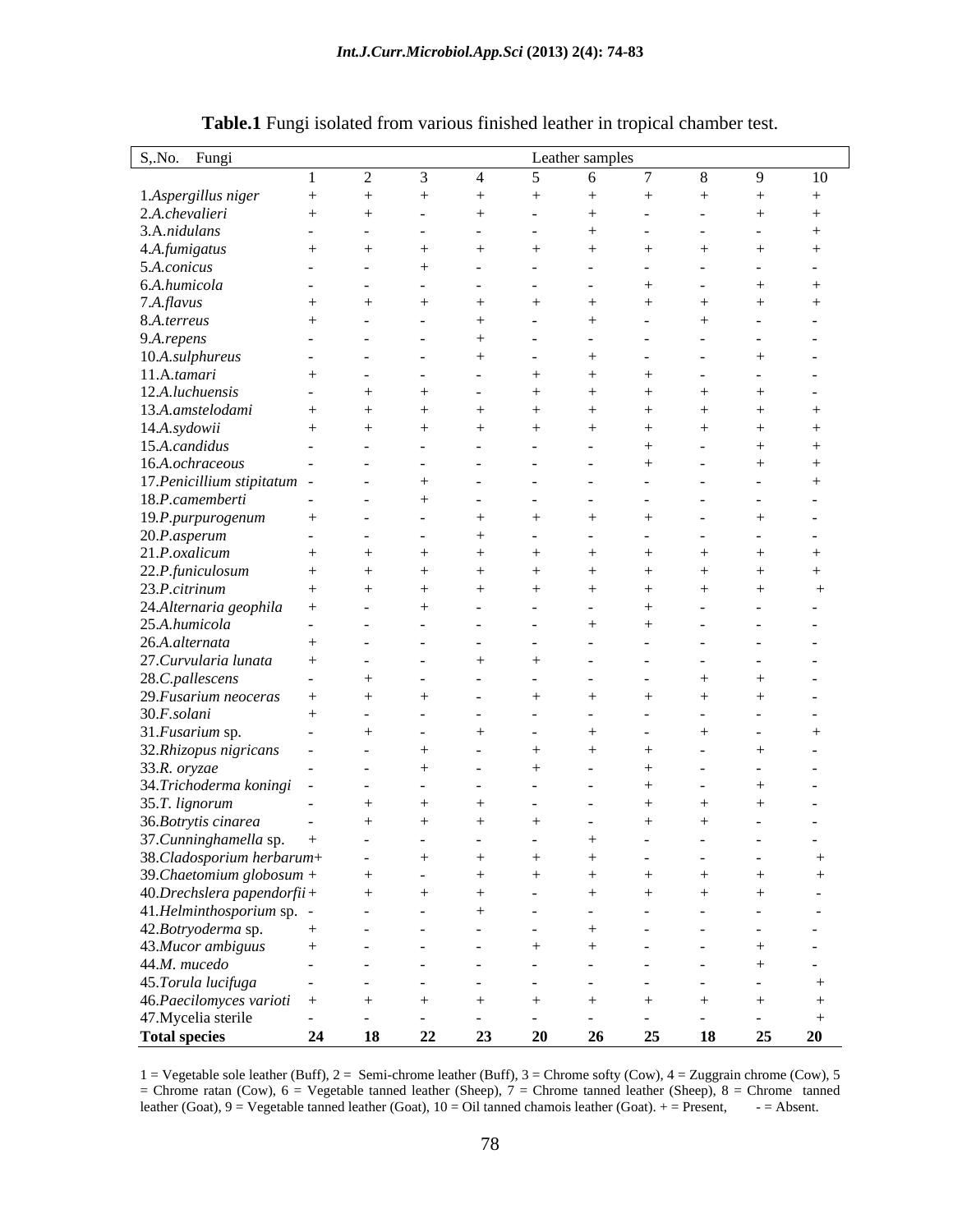| Name of fungi                                          |           | 2         | $\overline{3}$ | $\overline{4}$ | $\sqrt{5}$ | 6             | $\overline{7}$ | 8              | - 9           | 10            |
|--------------------------------------------------------|-----------|-----------|----------------|----------------|------------|---------------|----------------|----------------|---------------|---------------|
| Aspergillus niger                                      |           |           |                | $\mathcal{R}$  |            | $\mathcal{R}$ |                | $\mathcal{R}$  | $\mathcal{R}$ | $\mathcal{R}$ |
| A. chevalieri                                          |           |           |                |                |            |               |                |                |               |               |
| A. nidulans                                            |           |           |                |                |            | $\bigcap$     |                |                |               |               |
| A. fumigatus                                           |           |           |                |                |            |               |                |                |               |               |
| A. conicus                                             |           |           |                |                |            |               |                |                |               |               |
| A. humicola                                            |           |           |                |                |            |               |                |                |               |               |
| A. flavus                                              |           |           |                |                |            |               |                |                |               |               |
| A. terreus                                             | $\gamma$  | $\bigcap$ |                |                |            |               |                |                |               |               |
| A. repens                                              |           |           |                |                |            |               |                |                |               |               |
| A. sulphureus                                          | $\bigcap$ |           |                |                |            |               |                |                |               |               |
| A. tamarii                                             |           |           |                |                |            |               |                |                |               |               |
| A. luchuensis                                          |           |           |                |                |            |               |                |                |               |               |
| A. amstelodami                                         | $\bigcap$ |           |                |                |            |               |                |                |               |               |
| A. sydowii                                             |           |           |                |                |            |               |                |                |               |               |
| A. candidus                                            |           |           |                |                |            |               |                |                |               |               |
| A. ochraceous                                          |           |           |                |                |            |               |                |                |               |               |
|                                                        |           |           |                |                |            |               |                |                |               |               |
| P. stipitatum                                          |           |           |                |                |            | $\bigcap$     |                |                |               |               |
| P. camemberti                                          |           |           |                |                |            |               |                |                |               |               |
| P. purpurogenum                                        |           | $\bigcap$ |                |                |            |               |                |                |               |               |
| <i>P. asperum</i><br><i>P. oxalicum</i>                |           |           |                |                |            |               |                |                |               |               |
|                                                        |           |           |                |                |            |               |                |                |               |               |
| P. funiculosum                                         |           |           |                |                |            |               |                |                |               |               |
| P. citrinum                                            |           |           |                |                |            |               |                |                |               |               |
| Al. geophila<br>A. humicola                            |           |           |                |                |            |               |                |                |               |               |
|                                                        |           |           |                |                |            |               |                |                |               |               |
| A. alterneta                                           |           |           |                |                |            |               |                |                |               |               |
| Cur. lunata                                            |           |           |                |                |            |               |                |                |               |               |
| C. pallescens                                          |           |           |                |                |            |               |                |                |               |               |
| F. neoceras                                            |           |           |                |                |            |               |                |                |               |               |
| F. solani                                              |           |           |                |                |            | $\sim$        |                |                |               |               |
| Fusarium sp.                                           | $\bigcap$ |           |                |                |            |               |                |                |               |               |
| R. nigricans                                           |           |           |                |                |            |               |                |                |               |               |
| R. oryzae                                              |           |           |                |                |            |               |                |                |               |               |
| T. koningi                                             |           |           |                |                |            |               |                |                |               |               |
| T. lignorum                                            |           |           |                |                |            |               |                |                |               |               |
| <b>B.cinarea</b>                                       |           |           |                |                |            |               |                |                |               |               |
| Cunninghamella sp.                                     |           |           |                |                |            |               |                |                |               |               |
| C. herbarum                                            |           |           |                |                |            |               | $\sim$         |                | $\sim$        |               |
|                                                        |           |           |                |                |            |               |                |                |               |               |
| Chae.globosum<br>D. papendorfii<br>Helminthosporium sp |           |           |                |                |            |               |                |                |               |               |
|                                                        |           |           |                | $\bigcap$      |            |               |                |                |               |               |
|                                                        |           | $\gamma$  | $\Omega$       | $\gamma$       |            | $\bigcap$     |                |                |               |               |
| Botryoderma sp.<br>Mucor ambiguus                      |           |           |                |                |            |               |                |                |               |               |
|                                                        |           |           |                |                |            |               |                |                |               |               |
| M. mucedo                                              |           | $\bigcap$ |                |                |            |               |                |                |               |               |
| Torula lucifuga                                        |           | $\bigcap$ |                |                |            |               |                |                |               |               |
| Pae. varioti                                           |           |           |                |                |            |               |                |                |               |               |
| Mycelia sterile                                        | $\Omega$  | $\Omega$  |                | $\Omega$       |            | $\Omega$      | $\Omega$       | $\overline{0}$ | $\Omega$      | 2             |

**Table.2** Screening of relative capacity of isolated fungi for attacking different types of leather.

3=Active, 2=Moderate, 1= Slow, 0= No growth

1= Vegetable tanned sole (buff), 2= Semi chrome (buff), 3= Chrome retan (cow), 4= Zuggrain chrome (cow), 5 = Chrome softy (cow), 6 = Chrome tanned (Sheep), 7= Vegetable tanned (Sheep), 8= Full chrome (goat), 9= Vegetable tanned (goat), 10= Oil tanned chamois (goat) leather.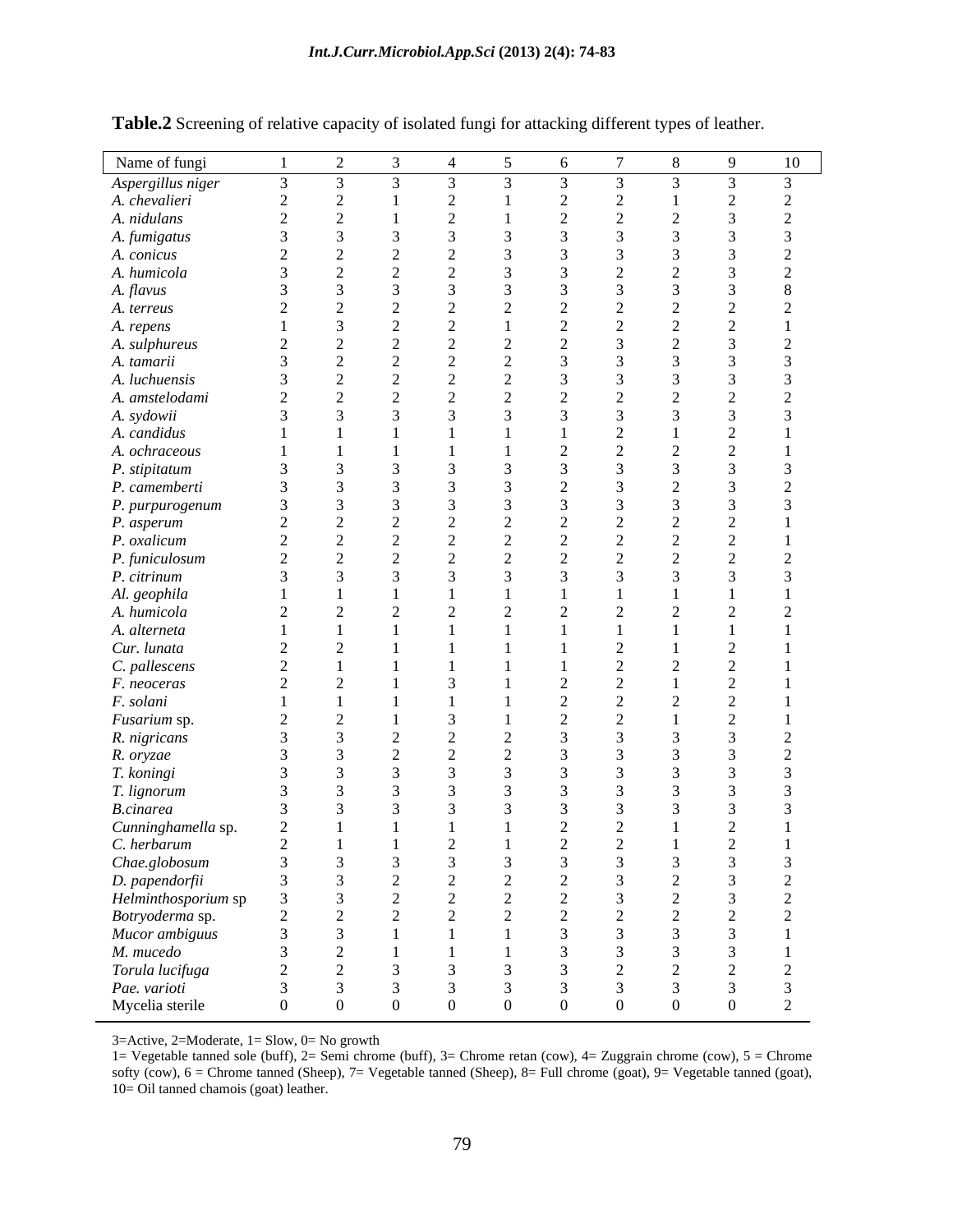between parallel samples. The data combination exert primary influences. calculated relative rates of deposition of airborne forms on surfaces, that rate of environmental factors measured. *et al.*, 2012).

a biological product and very suitable about 4, for fungal growth. In particular, growth when stored or shipped. moulding were reported less rapidly. *Aspergillus* sp., *Mucor* sp., *Paecilomyces* 1990). chrome tanned leather (Kanagy *et al.*,

In all type leather it was also observed that

difference in height above ground. These i.e. pigments, protein binders, casein, results are significant in spite of variation gelatin, egg and blood albumins, waxes strongly suggest that the basic variables mucilaginous substances on this side which influenced the presence of during tanning process. During liming microbial forms in the environment were after soaking process, ca++ are provided not adequately defined in simple terms of to the hide and it has been appreciated by site, time, elevation and season. Instead, Pitt and Kaile (1989) that certain activities data tend to confirm Gregory's (1952) of fungi may also be regulated by the contention that specific climate elements cation. Geoffery et al (1991) demonstrated of the microenvironment such as that the phialide production phase is temperature, wind speed, relative and *Fusarium graminearum* may also be absolute humidity, as well as light may in triggered by a rise in intracellular ca  $++$ . Furthermore, there is some evidence, in fungi are usually encountered in the the form of the variation between tannery after the pickling. All these deposition are related to all of the microorganisms (Nandy, 1975; Montanari and blood albumins, waxes and The fungi preferred acidic environment, substances serve as the best source in primary colonization of the *et al*., 2012).

According to Orlita (1968, 2004) leather is However, chrome tanned leather is medium for the growth of microorganism because of the presence of chromic oxide due to presence of protein and lipids in the as reported by Zemanova (1984) However, form of glycerides. Similarly, in tanneries their high content of fat somewhat microorganisms are provided with decrease their resistant to mould growth. environments suitable for growth. The The present results were supported by proteins and fats in the hide represent an Sharma and Sharma (1978) who recorded ideal source of nutrients with a pH of 14 species on chrome tanned leather. picked pelts, wet-blues and vegetable chamois leather are usually heavily oiled tanned moist leathers are prone to mould and consequently difficult to wet, hence assumed highly resistant to moulds Further the chrome retain and oil tanned

*varioti, Penicillium* sp.*, Rhizopus* The type of fungi on most of the leather *nigricans* and *Trichoderma viride* are appeared to be *Aspergillus niger* and mainly responsible for leather damage. various species of *Penicillium*. Vegetable *Trichoderma* species is the most tanned sole leather had the heaviest frequently found. (Linder and Neuber, growth of mildew in comparison to grain side was very much susceptible for Stakishatite and Lugauskas (1981) isolated fungal growth than flesh side. This may be a number of fungi from different leather due to the incorporation of leather finishes and tan liquor stated that the mostchrome tanned leather (Kanagy *et al*., 1949). Many other workers like Orlita (1968), Sharma and Sharma (1978) and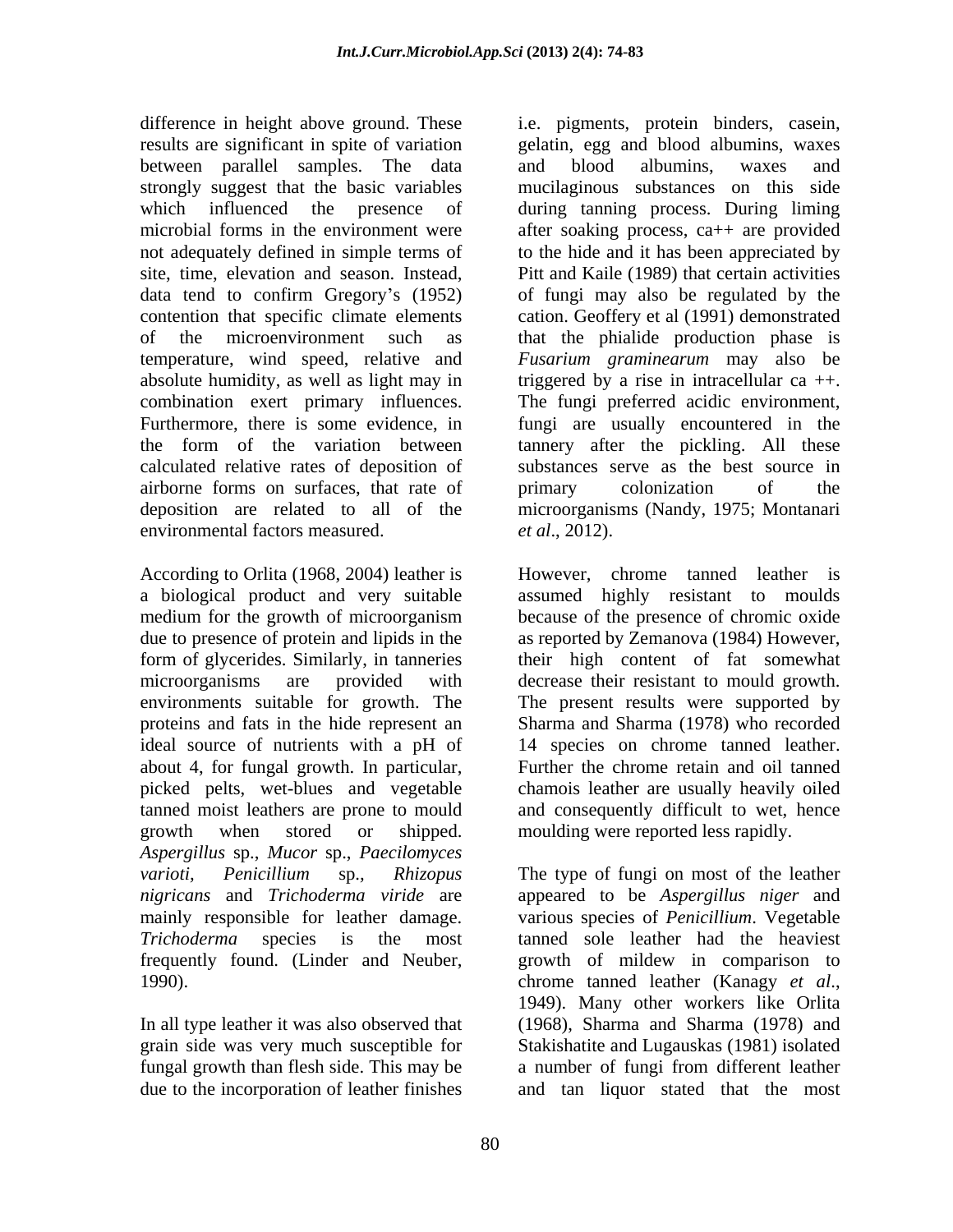frequently occurring fungi were the species of *Aspergilli* and *Penicillia* while are subjected to heavy microbial infection some other i.e. *Curvularia, Fusarium,* during storage and user conditions. The *Cladosporium, Verticillium,* present investigation provides impetus to *Cephalosporium* and *Scopulariopsis* sp. were not found commonly on all types of

Krishnamurti *et al*., (1968) recorded a knowledge of specific microflora and their good growth of *A. niger* at high R.H. on relative capacity to infest leather is leather samples. He found that vegetable tanned sole leather during drying was covered with a heavy mat of moulds and **Acknowledgements** pink to deep red spots were produced by the fungus. This was reported as due to We are grateful to the principal, Govt. increased atmospheric humidity and delay Kamala Raja Girls P.G. (Autonomous) in the drying of the leather. The leather College, Gwalior for providing facilities. was with wattle extract and myrobalan and The Director CMI, Kew, England for oiled with admixture of groundnut and pungan oil. The fungus was isolated and identified as *P. purpurogenum*. It was also reproducible on similar vegetable tanned leather. *A. nidulans* and *A. niger* were Adersen, M.K., R.A. Field, M.C.Riley, isolated from violet spots on E.T. Kips. R.J.McCormick. G.D. Showder Mc Ginnis *et al.*,(1975) isolated 27 species of fungi representing 19 genera. castration and season on difficulty of Strzelczyk *et al*.,(1989) found pelt removal in lambs. J. Anim. Asci., *Chaetomium globosum* the most active organism in the decay process of leather Anonymous., 1969. Indian standard and leather goods. The methods for leather sampling. IS 5868.

It was also noted during present work that Anonymous., 1945. Proposed provisional the vegetable tanned leather absorbed maximum moisture in comparison to the leather to the growth of fungi. JALCA, chrome tanned leather in the same conditions. This capacity is related to the Boncio ., Luisa, Alessandro Calabrese, compactness of leather fibres and presence Danielo Molinari, Adriano Falorni and of relative amount of fat and water Paolo List. 1991. Fungus skin flora in soluble. All these observations support the first month of life. Ann. Ital. emphatically the results obtained in the

It has been concluded by this study that Dyes as fungal inhibitors, Effects on the finished leather, used to prepare a number of commodities of daily use are highly susceptible for fungal attack. No Cundiff, C.V., P.R. Buechler,

leather samples. microfungi under the conditions of high leather type is completely resistant. These develop certain preventive measures to make these articles free from infestation of R.H. and optimum temperature, the necessary for solving this problem.

### **Acknowledgements**

identification of fungi.

### **References**

- R.J.McCormick, G.D. Showder andBailey, D.G. 1991. Effects of age,  $69(8): 3284 - 3291.$
- Anonymous., 1969. Indian standard mrthods for leather sampling. IS 5868. ISI, New Delhi.pp.13.
- methods for testing the resistance of 60 (6) : 239-240.
- Dermatol. Clin. Sper.  $45(1)$ :  $21-24$ .
- present study. Bragulat, M.R., M.L. Abarca, Bragulat, M.R., M.L. Abarca, M.T.Braguera and Cabanes,F.J. 1991. colony Diameter. Appl.Environ. Microbiol. 57 (9): 2777 – 2780.

Cundiff, C.V., P.R. Buechler,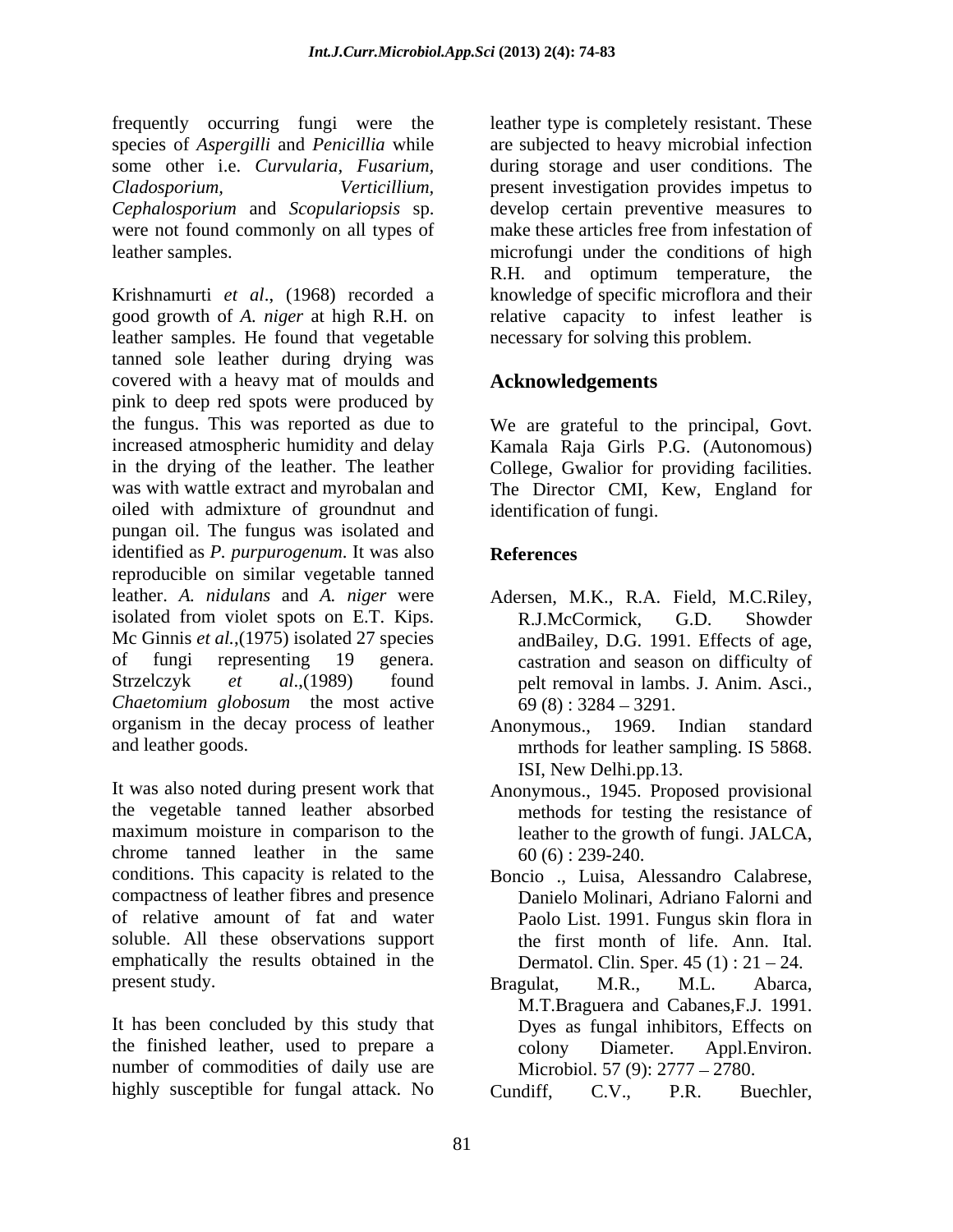- Geoffery, D. Robson, Marilyn G. Wiebe and Anthony P.J. Trinci.1991. Low
- Gregory, P.H., 1952. Spore content of the
- Hutton, R.S., E.E. Staffeldt and Calderson, semi deciduous forest in Panama.
- Kanagy, J.R., R.E. Seebold, A.M. Charles and Cassel, J.M. 1949. Deterioration of
- Khachatryan, M.S., 1990. Changes in the brown cattle during post-embryonic
- 
- Linder., Wolfgang and Hans- Ulrich
- Mc Ginnis Michael R., David A. Nelson and polyvinyl chloride films
- M.V.Hannigan, A.C.Evereti and Montanari, M., V. Melloni, F.Pinjari and Innocenti, G. 2012. Fungal Dahns, M.P. 1987. Inheritance of Innocenti, G. 2012. Fungal vertical fibre hide defect in cattle. biodeterioration of historical library J.Hered., 78 (1): 24 – 28. The materials stored in Campactus materials stored in Campactus movable shelves. Int. Biodetrioration Biodegradation. CVol.75.pp83-88.
- calcium concentrations induce Nandy, S. C., 1975. Microbiological tests increased branching in Fusarium graminearum. Mycol. Res.95 (5): 561 materials. "Quality Control and 565. Standardisation in leather industry . for skin, leather and processing materials. "Quality Control and CLRI, Madras.
- atmosphere near the ground. Nature, Orlita, A., 2004.Microbial deterioration of 170: 475. leather and its control; a review; Int. Biodeterior. Biodegrad. 53: 57-163.
- O.H.1967. Aerial spora and surface Orlita, A., 1975. The occurrence of deposition of microorganisms in a moulds on shoe making materials. Kozarstvi. 25 : 791-796.
- Development of Industrial Orlita, A., 1968. Biodeterioration in Microbiology. 9.pp. The extended are leather industry. "Biodeterioration of materials". Elsevier Pub. Co. Ltd., England.
- leather under optimum mildew Pitt, D., and Kaile, A. 1989. Transduction growing conditions. JALCA. 44 (5): of the  $Ca^{2+}$  with special reference to  $270 - 282$ . Ca<sup>2+</sup> induced conditions in *Penicillium* hair covering of young Caucasian and membrane of fungi (ed. P. J. development. Dokl Vses Ordenta Jung & A.P.J. TrinciSpringer – Verlag. Lenina Ordena Trud Krasnogo *notatum*. In Biochemistry of cell wall Kuhn, L.G. Copping, M. Goosy, M. ), pp.  $283 - 298$ ,
- Znameni Akad S- KH Nauk Inn. VI Sharma, O.P., and Sharma, K.D. 1978. Lenino,  $0(10): 45-48$ . Deterioration of chrome tanned leather Krishnamurthi, V.S., S.N. Sen and by *Aspergillus niger*. Agra Univ. Jour. Bhaskaran, R. 1968. A note on Res. (Sci.). 27 (1) : 81 – 82. Res. (Sci.).  $27(1): 81-82$ .
	- permanent stains on leather caused by Smith, G., 1969. An introduction to fungi. Leath. Sci. 15:88 – 91. The industrial mycology. pp.390. Edward Arnold Ltd., London.
	- Neuber, 1990. Preservation in the Stakishatite Insodene, R.V., and Yu tannery. Inter. Biodeterior.26 : 195 Lugauskas, A. 1981. Microscopic 203. fungi that damage synthetic leathers and Lawrence L. Ware, 1975. Mycotic biodeterioration associated with the DARBSUR C. BIOL MOKSLAI, 0 (4) movement and storage of  $:31-38$ . and polyvinyl chloride films LTETTSR MOKSLUS AKAD  $: 31 - 38.$
	- commercially handled household Strzelczyk, Alicja B., Joanna Kuroczkin goods. Mycopathol. 57 (1) : 41 45. and Wolfgang, E. Krumbein, 1989. Studies on the microbial degradation